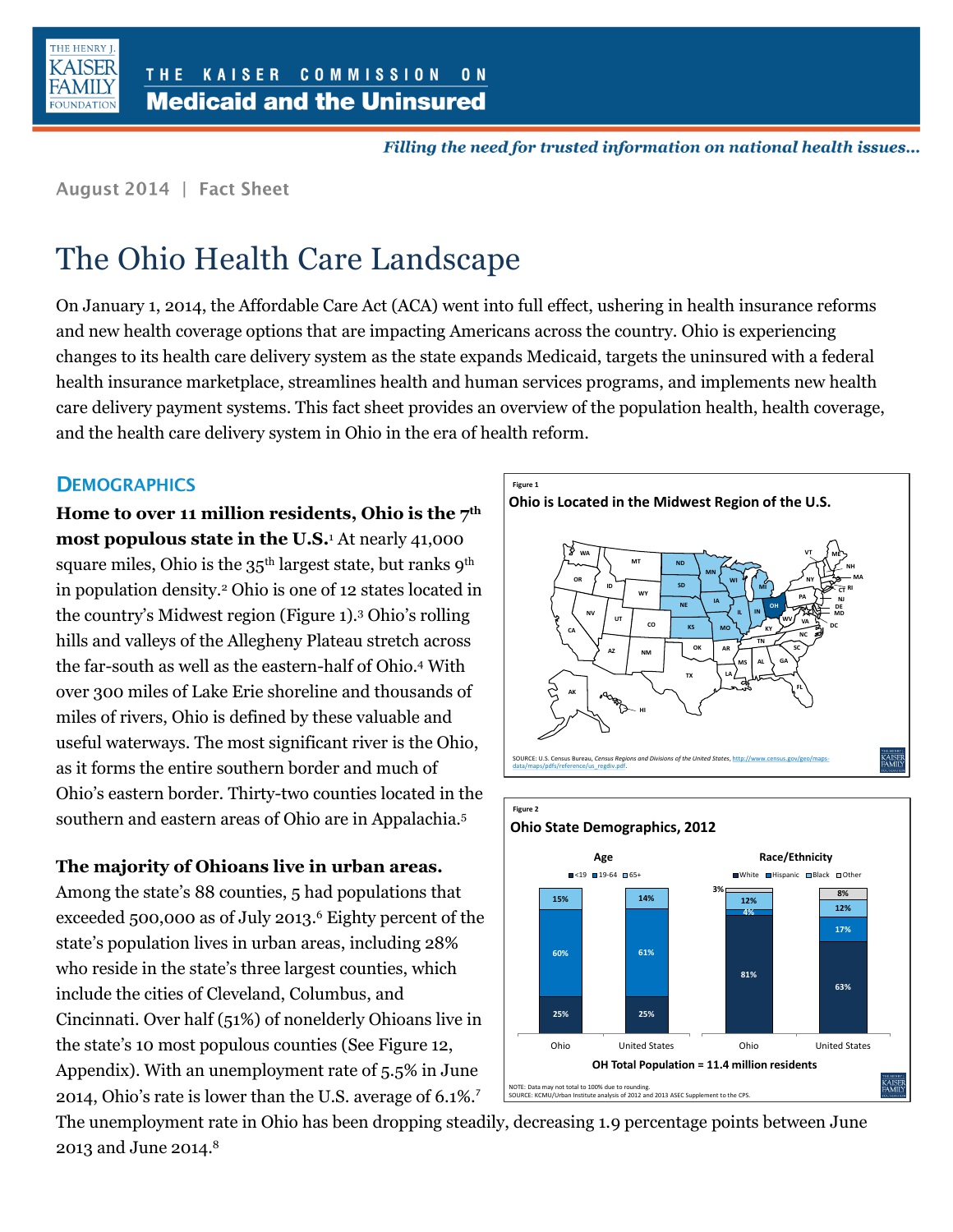**The age distribution of Ohio residents is similar to the U.S. overall, in comparison; people of color make up a smaller share of the state's population.** The age distribution of Ohio residents aligns with that of the U.S. overall (Figure 2). Onequarter of Ohioans are under age 19, while six in ten individuals fall between the ages of 19-64. The remaining 15% of the state population, or about 1.7 million residents, is age 65 and over. Ohio's population is less racially diverse than the U.S. population overall. Eight out of ten (81%) Ohio residents identify as White, while 12% identify as Black and 4% identify as Hispanic.<sup>9</sup> Nearly one in five (19%) Ohioans are living in poverty



(have income below 100% of the federal poverty level (FPL) or \$11,670 for an individual, \$19,790 for a family of 3 in 2014) and seven in 10 have family income levels below 400% FPL (Figure 3).<sup>10</sup>

However, poverty rates vary by race/ethnicity and age. Fifteen percent of those who identified as White were living in poverty in 2012, compared to 42% of those who identified as Hispanic and 40% of those who identified as Black. In addition, 26% of children under 19 were living in poverty, while 19% of adults age 19-64 and 10% of adults age 65 and over were living in poverty. 11

### **STATE ECONOMY**

**Ohio's economy is growing steadily after the recent economic downturn.** Like other states across the country, Ohio experienced budgetary challenges during the recent economic downturn. The state faced an \$8 billion shortfall over the 2011-2013 biennium and had just 89 cents in its rainy day fund.<sup>12</sup> Today, however, the state's economy continues to improve. Like many other states across the country, Ohio experienced an increase in its real Gross Domestic Product (GDP), growing 2.2% from 2011 to 2012, 1.8% from 2012 to 2013. 13 The state ended Fiscal Year (FY) 2014 with a nearly \$800 million surplus, and the rainy day fund has been rebuilt to \$1.5 billion, the current legal maximum level. <sup>14</sup> Manufacturing, finance and real estate, health care, and government are major industries in the state. In 2012, Ohio's GDP was over \$565 billion, which makes it the 7<sup>th</sup> largest economy in the U.S.<sup>15</sup>

### **POPULATION HEALTH**

**Overall population health in Ohio is ranked below the national average.** Ohio ranked 40 among the 50 states for total population health in the United Health Care Foundation's report, *America's Health Rankings 2013*. <sup>16</sup> In 20o9, the life expectancy of an Ohio resident was 77.8 years, below the national average of 78.9 years.<sup>17</sup> The rates of diabetes, overweight and obesity, and smoking among adults in Ohio are higher than the national averages, as is the rate of infant mortality.<sup>18,19,20,21</sup> In the past year, the prevalence of diabetes has increased from 10% to 11.7% of adults; more than 1 million adults in Ohio have diabetes.<sup>22</sup> In contrast, the incidence of cancer in Ohio is lower than in the U.S. overall.<sup>23</sup>

**Disparities in health and health care access exist in Ohio.** Like other states across the country, measures of health status in Ohio vary by race/ethnicity and patterns across these measures in Ohio are similar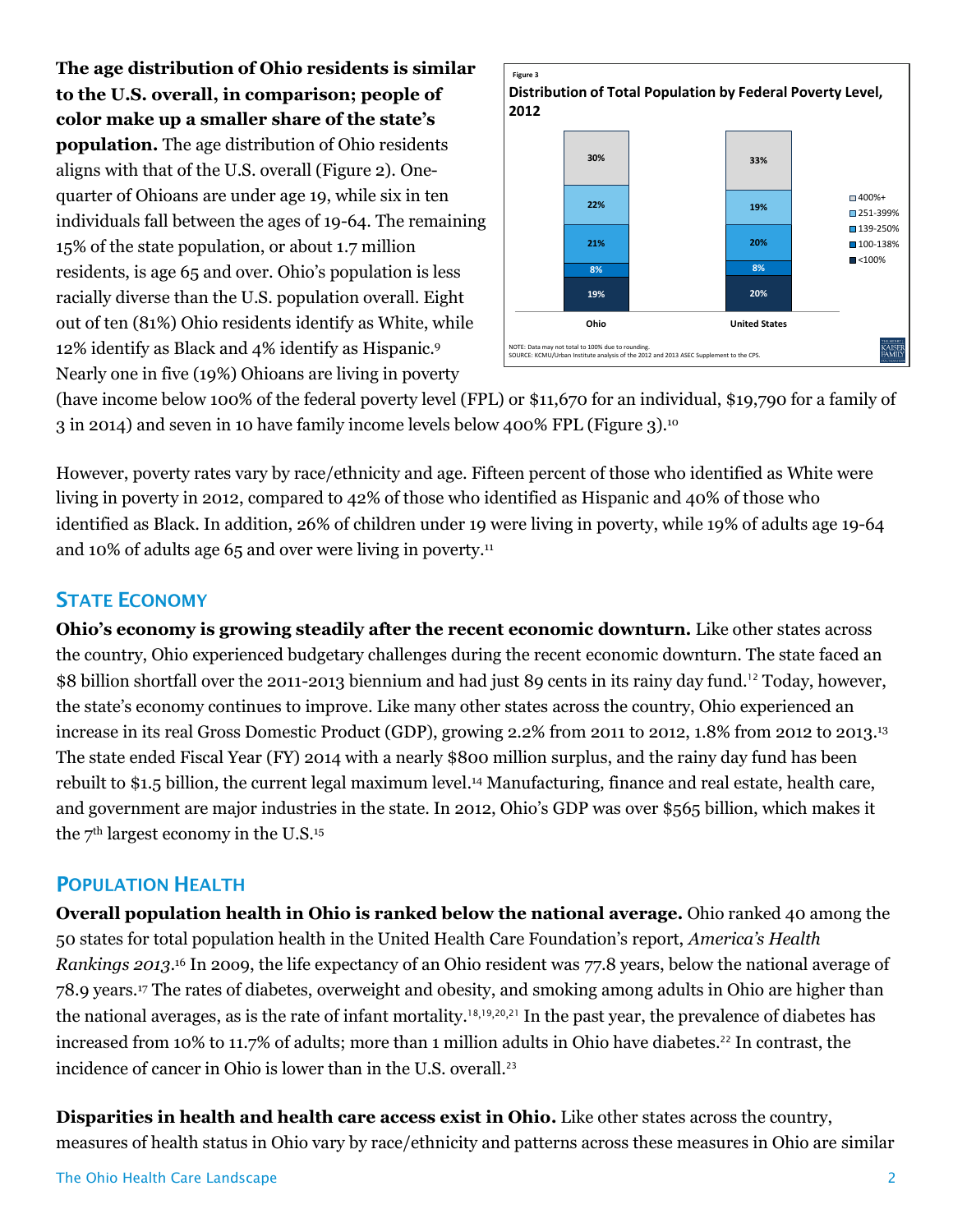to national averages. Eighty-seven percent of those who identify as Hispanic and 86% of those who identify as White report being in good or excellent health, compared to 77% of those who identify as Black.<sup>24</sup> Sixty-five percent of those who identify as White are overweight or obese, compared to 74% of Blacks and 73% of Hispanics.<sup>25</sup> Those who identify as Black are nearly twice as likely (13%) to have diabetes as those who identify as White (7%).<sup>26</sup> In addition, those who identify as Black (47%) are more likely to report mental health issues, compared to those who identify as White (37%). <sup>27</sup> In addition, while the overall infant mortality rate is high in Ohio, it is twice as high for Blacks as for Whites or Hispanics.<sup>28</sup>

Disparities in access to care also exist in Ohio. While 81% of those who identify as White report having a usual source of care, the rate is only 70% for Blacks and 60% for Hispanics. In contrast, 88% of Blacks and 86% of Hispanics report going to the doctor within the past two years, compared to only 77% of Whites, which may reflect greater health needs among these populations.<sup>29</sup>

In addition, disparities in health and health access exist across the geographic regions of the state, with nonelderly adults living in Ohio's Appalachian counties more likely to have unmet health needs and to consider themselves in poor health, than those in more urban counties.<sup>30</sup> A 2008 study found that nonelderly adults in the state's Appalachian and rural counties were more likely to be obese, have high blood pressure, and smoke, than nonelderly adults in other areas of the state and that nonelderly adults in rural counties were more likely than their urban counterparts to have suffered from a significant health event, such as a heart attack.<sup>31</sup>

**State and local efforts are underway to address health disparities in Ohio.** Ohio's Statewide Health Disparities Collaborative (OSHDC) has brought together individuals and organizations throughout the state to reduce health disparities and to work to achieve health equity.<sup>32</sup> OSHDC has developed an Ohio-based action plan to address health disparities and meets periodically throughout the year. The Ohio Commission on Minority Health distributes annual grants to community-based organizations throughout the state that are working on health promotion and disease prevention for minorities.<sup>33</sup> The Center for Reducing Health Disparities at Case Western Reserve University is working to address and reduce health disparities throughout Ohio through research and education, and by developing community partnerships.<sup>34</sup> In addition, the March of Dimes has partnered with Ohio's leading universities and hospitals to fund the Prematurity Research Center Ohio Collaborative to provide a multidisciplinary and cross-institutional approach to studying the causes of preterm birth.<sup>35</sup>

### **COVERAGE**

**Over 15% of Ohio's nonelderly population (nearly 1.5 million) was uninsured in 2012.** Among the 85% of Ohioans with health insurance, the largest share have employer-sponsored coverage (58%), followed by Medicaid (18%), other public (6%) and individual insurance (3%)(Figure 4). <sup>36</sup> Ohio's nonelderly uninsured rate ranks below the national average of 18%, which reflects the range of uninsured rates across the country from 4% in Massachusetts to 24% in Texas. Figure 4<br> **Example 19 Analy**<br>
mong the<br>
largest share<br>
followed by<br>
vidual<br>
rly uninsured<br>
%, which<br>
the country<br>
37 As shown

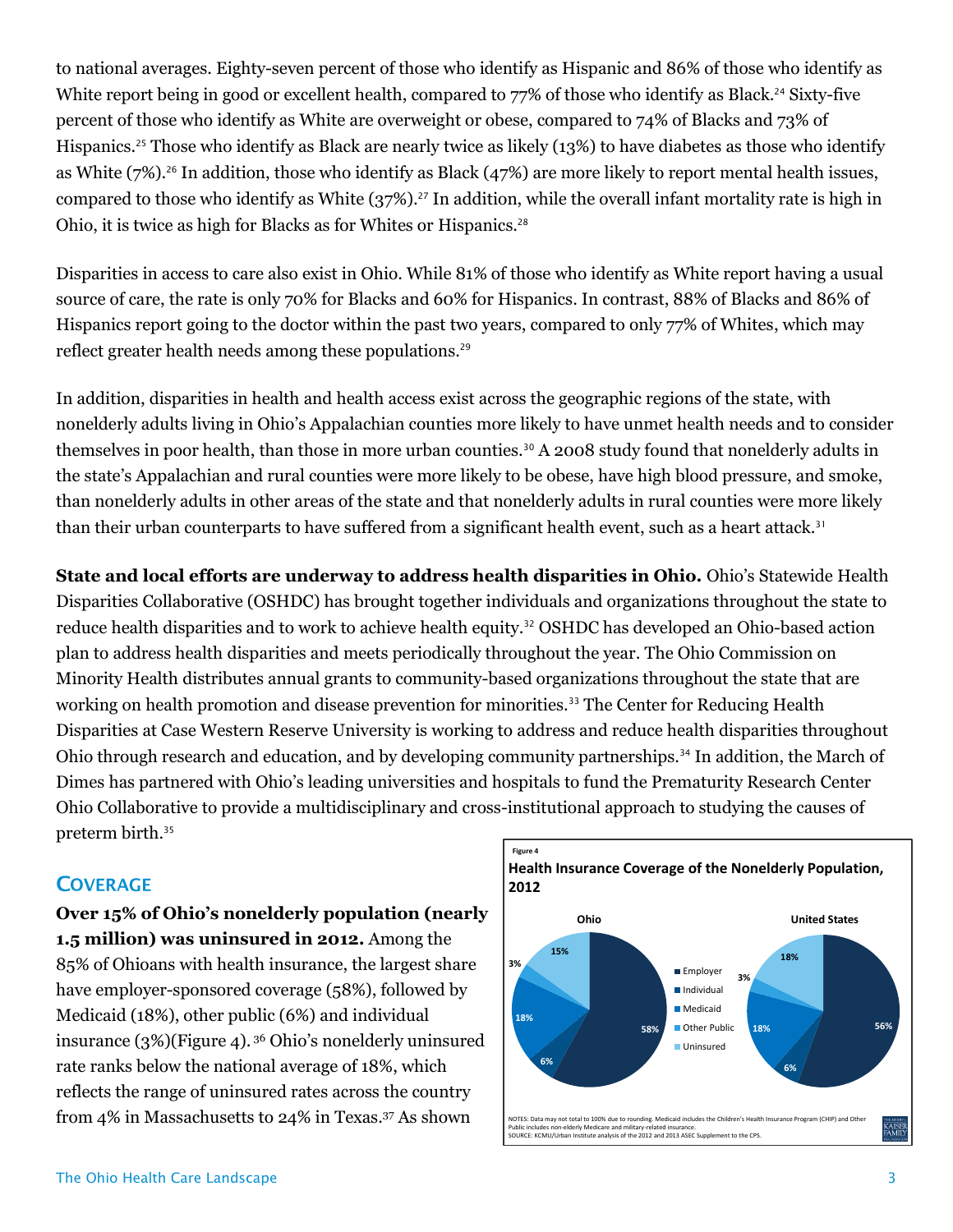in Figure 13 (Appendix), the nonelderly uninsured in Ohio are not equally distributed across the state's counties, with the central and southern counties having higher uninsured rates than other areas of the state. As in other states across the U.S., the majority of nonelderly uninsured in Ohio have at least one full-time worker in their households, have income below 400% of the FPL, and are under age 55 (Figure 5). <sup>38</sup>

### **MEDICAID**

**Similar to the national picture, the largest group of Medicaid enrollees in Ohio is children, but the elderly and individuals with disabilities account for the most spending on Medicaid.** Based on data for FY 2010, 51% of Medicaid enrollees were children, who accounted for  $14\%$  of expenditures (Figure 6).<sup>39</sup> One-quarter were elderly or people with disabilities, who accounted for nearly three-quarters (72%) of total program costs. Average spending per beneficiary was \$6,272, more than the national average of \$5,563 and a number of other states in the Midwest Region (Figure 7). 40

Medicaid costs are shared by the state and the federal government, with the federal government paying 62.6% of the cost of Ohio Medicaid; therefore for every \$1.00 that Ohio spends on Medicaid, the federal government will send  $$1.68$  to the state in matching funds.<sup>41</sup> The combined federal and state spending on Medicaid in Ohio for FY 2012 was \$16.4 billion. <sup>42</sup> This accounted for 24% of total state spending, 21% of state general funds, and 46% of state spending of federal funds (Figure 8). $43$ Medicaid is the second largest source of state general fund spending behind elementary and secondary education, but the largest source of federal revenue flowing into the state.

**Governor John Kasich created the Office of Health Transformation (OHT) in January 2011 to modernize Medicaid, streamline health and human services programs, and improve overall health system performance.** The Kasich Administration has made slowing the growth of Medicaid a priority. <sup>44</sup> In addition to expanding Medicaid to more low-income Ohioans and streamlining Medicaid eligibility determinations, Governor Kasich's plan to







## **Figure 7 Average State Medicaid Spending per Beneficiary Among**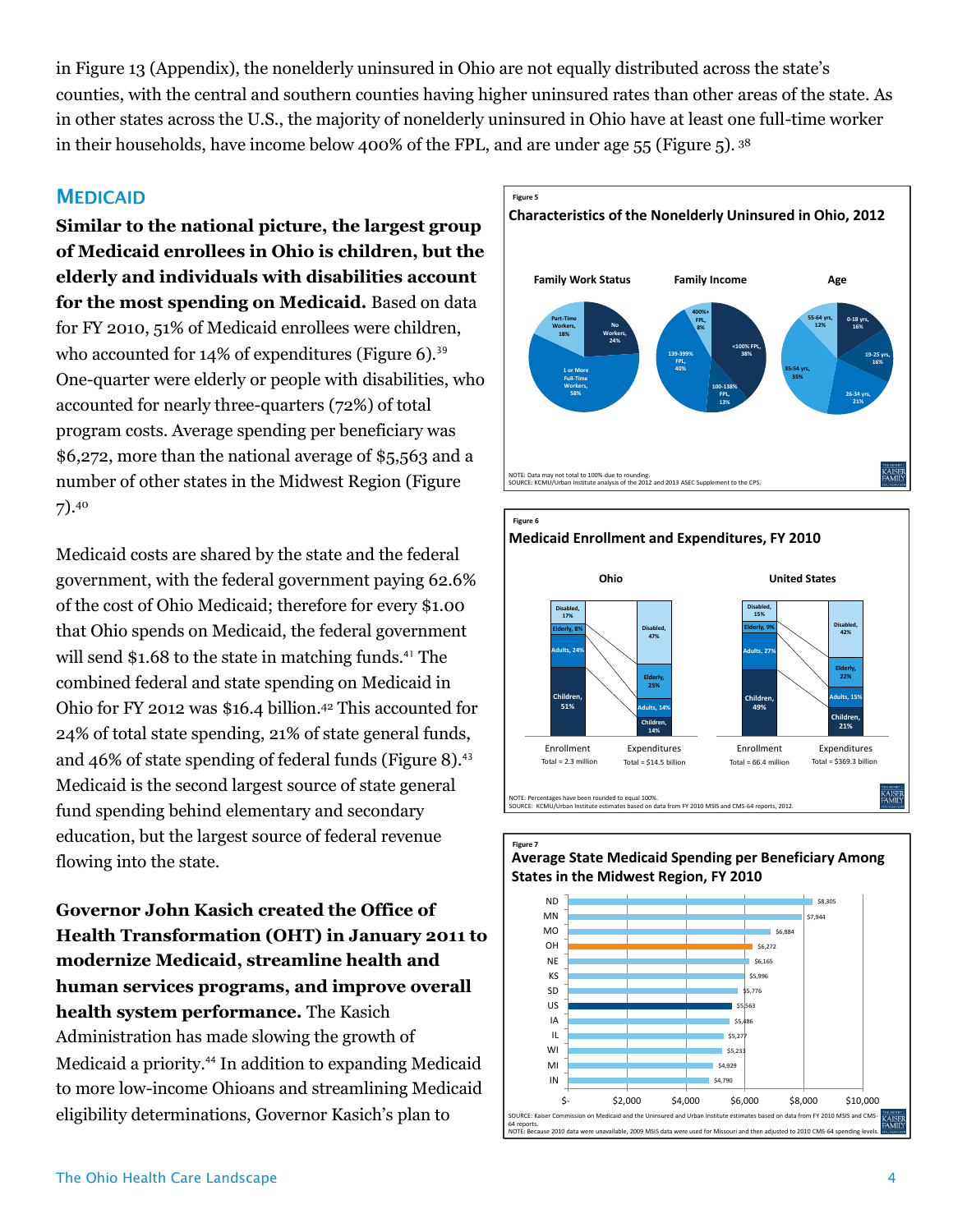modernize Medicaid included prioritizing home and community services, reforming nursing facility payment, integrating Medicaid and Medicare benefits, creating health homes for people with mental illness, and

improving Medicaid managed care.<sup>45</sup> In Ohio, 1.6 million Medicaid beneficiaries, or 75% of the total Medicaid population, are enrolled in a managed care delivery system.<sup>46</sup> Additionally, the Jobs Budget 2.0 created Ohio's first ever cabinet-level Medicaid agency, a standalone department effective July 2013, to help the Medicaid program become more effective and efficient.<sup>47</sup>

**Ohio is seeking to better coordinate care and control costs for dual eligible beneficiaries, who often have complex and costly health care needs.**

In 2010, Ohio had 326,249 dual eligible individuals, or those who are eligible for both Medicaid and Medicare. Dual eligible beneficiaries made up 14% of total Medicaid enrollment and accounted for 40% of total Medicaid costs.<sup>48</sup> Average spending per dual eligible was \$21,415 per year. The majority spending for duals goes toward long-term services and supports (78%) followed by acute care services (15%)(Figure 9). In an effort to better integrate care and align financing for these beneficiaries, CMS is using new authority afforded under the ACA to launch demonstration projects in selected states across the country that test new care coordination and delivery models. Ohio is one of 12 states approved thus far to participate in the duals demonstration projects.<sup>49</sup> Medicaid beneficiaties, or 75% of the total Medicaid<br>
System.<sup>44</sup> Additionally, the Johns Budget a: o created<br>
Obio's first ever colorinel level Medicaid agerry, as starded<br>
also first ever celubrical level Medicaid progra





**Ohio's financial alignment demonstration, MyCare Ohio, targets an estimated 114,000 full benefit dual eligible beneficiaries over age 18 in 29 counties, grouped into 7 regions.<sup>50</sup> Under a** capitated managed care model, the state and CMS are contracting with Integrated Care Delivery System (ICDS) health plans, which receive a prospective, payment from CMS for Medicare services and from the state for Medicaid services to provide dual eligible beneficiaries with coordinated, person-centered care. Anticipated program savings are deducted prospectively from CMS and the state's contributions to the Medicare and Medicaid baseline capitated rates, according to the state's Memorandum of Understanding with CMS.

ICDS plans will offer care management services to coordinate medical, behavioral health, long-term services and supports (including home and community-based services), and social needs. Benefits include nearly all Medicare and Medicaid services, with the exception of Medicare hospice and Medicaid habilitation services, targeted case management, and home and community-based waiver services for beneficiaries with developmental disabilities. Plans have discretion to offer flexible benefits as appropriate to beneficiary needs. All individuals enrolled in ICDS plans will have an assigned, personal care manager who will seek input from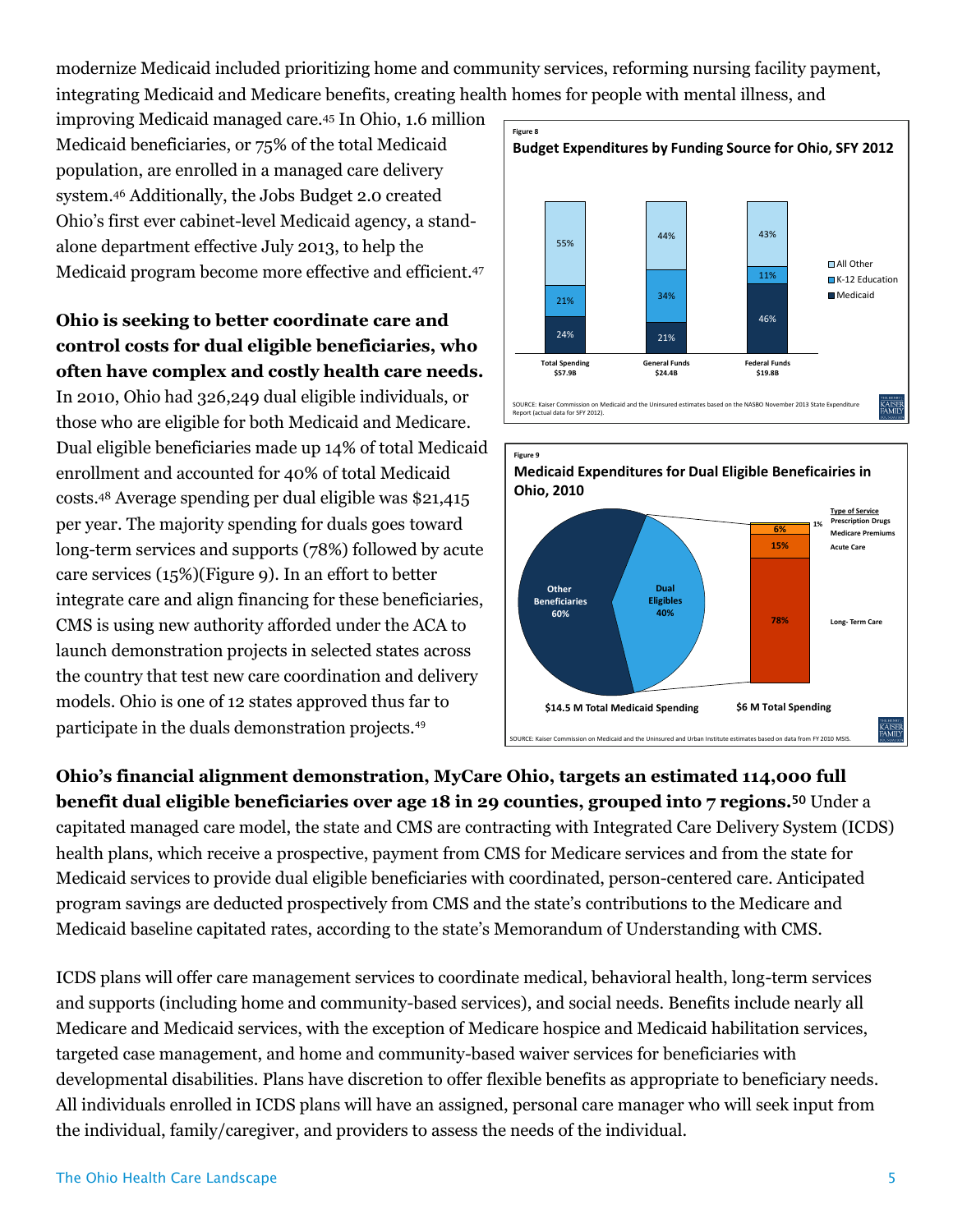Initially, Ohio is passively enrolling beneficiaries eligible for MyCare Ohio into ICDS managed care plans for their Medicaid benefits only. Medicaid managed care enrollment was phased in by region from May through July 2014, and is mandatory for affected beneficiaries. Between May and December 2014, these beneficiaries can choose to have the ICDS plans also manage their Medicare benefits.51 Those who do not opt into the demonstration for their Medicare benefits will be passively enrolled beginning in January 2015, so that the ICDS plan will then manage both their Medicare and Medicaid benefits. However, beneficiaries can choose to opt out of the demonstration for their Medicare benefits and instead continue to receive their Medicare benefits through traditional Medicare fee-for-service or through a Medicare Advantage plan.

### **HEALTH REFORM**

**The Affordable Care Act (ACA) could extend coverage to 1.5 million uninsured Ohioans.** A main goal of the ACA is to extend health coverage to many of the 47 million nonelderly uninsured individuals across the country, including the 1.5 million uninsured Ohioans. The ACA accomplishes this through insurance reforms and by establishing new coverage pathways, including the expansion of Medicaid to cover nearly all

nonelderly individuals up to 138% FPL (\$16,105 for an individual,  $$27,310$  for a family of 3 in 2014), and by providing premium subsidies to most individuals with incomes up to 400% FPL, who are not eligible for other coverage, to purchase coverage on the Health Insurance Marketplace (Figure 10). As a result of the Supreme Court decision on the ACA, the Medicaid expansion is now effectively a state option.<sup>52</sup> Ohio is one of 26 states and DC presently implementing the ACA Medicaid expansion.<sup>53</sup> Among previously uninsured nonelderly Ohioans, one-half are eligible for Medicaid or CHIP and one in four (26%) are eligible for premium subsidies under the ACA.<sup>54</sup>



**Ohio received a Section 1115 Medicaid demonstration waiver to expand coverage prior to the ACA in Cuyahoga County.** On February 5, 2013, Ohio received approval from CMS to extend coverage to up to 30,000 nonelderly adults residing in Cuyahoga County (the state's most populous county that includes the city of Cleveland) with family income up to 133% FPL who were not otherwise eligible for Medicaid.<sup>55</sup> The waiver, entitled "MetroHealth Care Plus", enrolled individuals in a more limited Medicaid benefits package and ran through December 31, 2013, when many of these individuals became eligible for Medicaid under the ACA Medicaid expansion.<sup>56</sup> ondividual, \$27,310 for a family of 3 in 2014), and by<br>
providing premative distributions with information and information with the summer of the members corrent information and information corrent information (between the

**Ohio's Controlling Board approved the state's implementation of the Medicaid expansion.** After the legislature failed to act on the Governor's proposal to adopt the Medicaid expansion, Republican Governor John Kasich sought approval from the state's bipartisan Controlling Board for the Medicaid expansion.<sup>57</sup> Under the Medicaid expansion, the federal government pays 100% of the cost of coverage from 2014-2016, phasing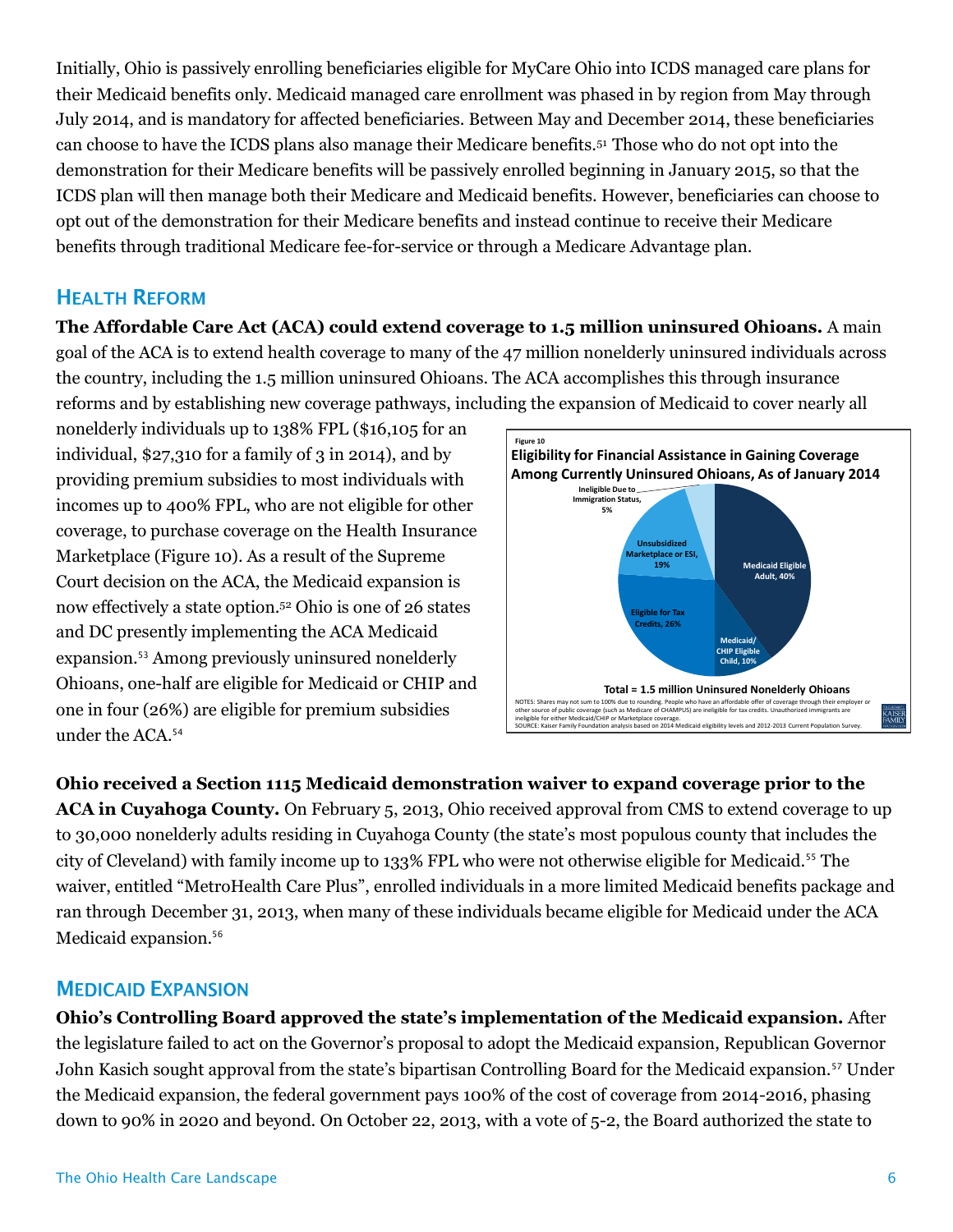spend federal funds for the Medicaid expansion through July 2015. A lawsuit was filed by Republican House members and two Right to Life groups, but ultimately the Ohio Supreme Court upheld the state's actions. <sup>58</sup> A February 2013 analysis by the Health Policy Institute of Ohio, Ohio State University, the Urban Institute, and REMI show positive state fiscal and economic effects of expanding Medicaid in Ohio, estimating that the state would experience a net fiscal gain of at least \$1.8 billion over the 2014–2022 period.<sup>59</sup> The analysis also estimated that 27,000 new jobs would be created in Ohio as a result of the Medicaid expansion.

**Over 285,000 Ohioans have enrolled coverage as a result of the Medicaid expansion.** Ohio's actuaries estimate that 563,000 previously uninsured Ohioans are newly eligible for coverage under the Medicaid expansion. <sup>60</sup> As of June 30, 2014, 285,553 newly eligible Ohioans have enrolled under the Medicaid expansion, including 26,000 individuals previously covered by MetroHealth Plus. <sup>61</sup>,<sup>62</sup> As of April 1, 2014, Medicaid eligibility levels in Ohio are 211% FPL for children, 205% FPL for pregnant women, and 138% FPL for parents and other adults (Figure 11).



### **In addition to expanding eligibility for coverage,**

**Ohio is streamlining and simplifying its enrollment process for health coverage under the ACA.**  Under the ACA, all states must implement simplified eligibility and enrollment processes. Individuals can apply for both Medicaid and Health Insurance Marketplace coverage through multiple pathways, including in person, over the phone, by mail, and online. Ohio developed a new website, [www.benefits.ohio.gov,](http://www.benefits.ohio.gov/) from which users can access a variety of services including Medicaid, food stamps and cash assistance, and Women, Infants and Children (WIC) nutritional assistance, among others.

### **HEALTH INSURANCE MARKETPLACE**

**Ohio is one of 27 states in which the federal government has set up and is running their Health Insurance Marketplace.** <sup>63</sup> On November 16, 2012, Governor Kasich notified federal officials that Ohio would pursue a Federally-facilitated Marketplace; however, the state would maintain regulatory control over participating insurance providers. <sup>64</sup> Ohio is one of seven states to receive approval from the Department of Health and Human Services (HHS) to conduct plan management activities to support certification of Qualified Health Plans (QHPs) in the Federally-facilitated Marketplace.<sup>65</sup> The Ohio Department of Insurance (ODI) has the legal authority to oversee certification of QHPs using the System for Electronic Rate and Form Filing (SERFF) to collect, review, and approve plan rate and benefit information. ODI is also ensuring continued plan compliance, manage consumer complaints, and oversee decertification of issuers.<sup>66</sup>

In Ohio, 12 insurance providers are offering QHPs in Ohio's marketplace.<sup>67</sup> At \$249 per month, Cleveland has the nineteenth lowest monthly premium for a Benchmark QHP among major cities across the country, before premium tax credits.<sup>68</sup> Of the anticipated 812,000 Ohioans who might enroll in Marketplace coverage, 544,000  $(67%)$  are estimated to be eligible for premium subsidies to help pay for their coverage.<sup>69</sup> Ongoing litigation may potentially impact the availability of premium subsidies in states with Federally-facilitated Marketplaces,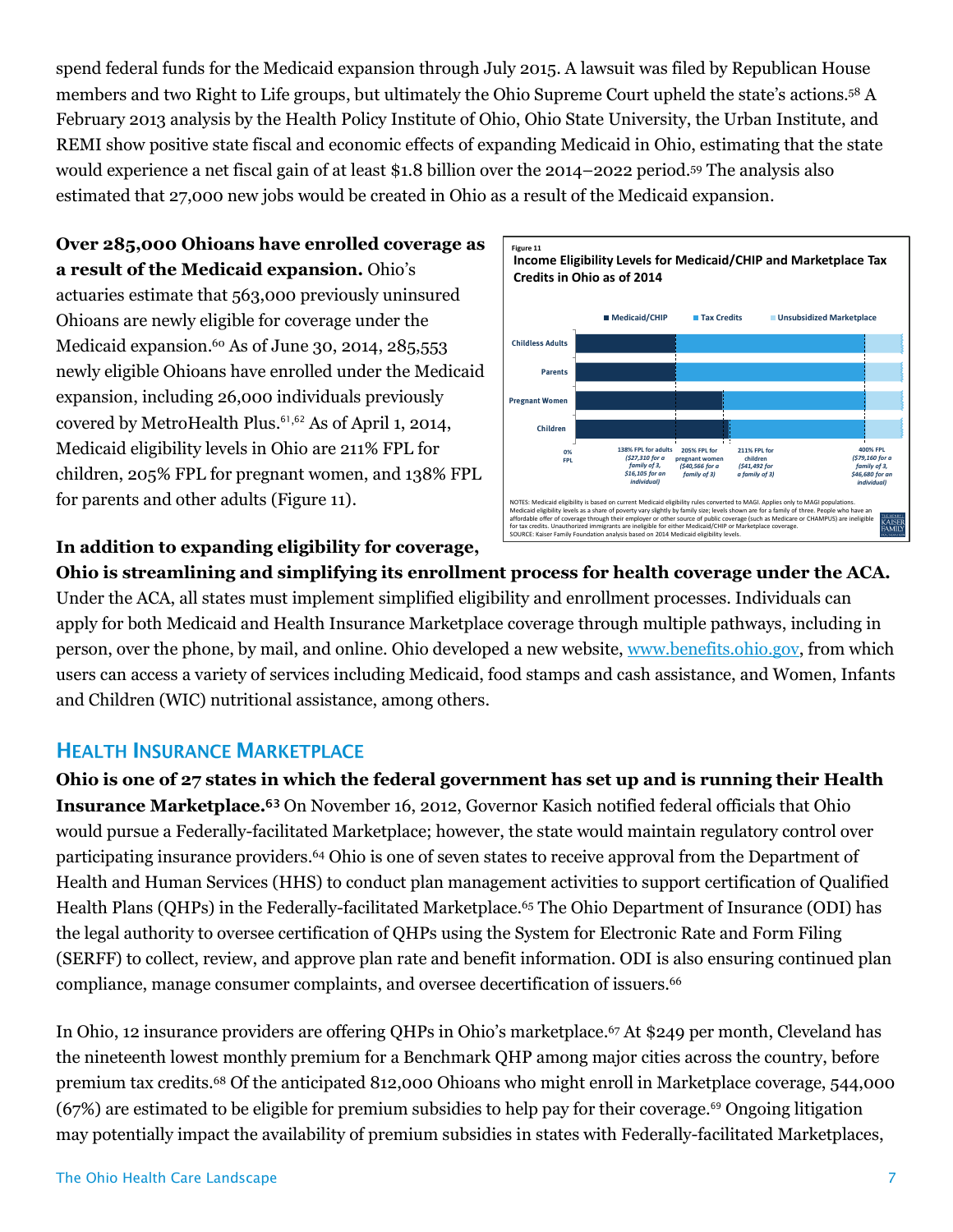such as Ohio; however, these effects remain to be seen.<sup>70</sup> Of As of April 19, 2014, 154,668 individuals in Ohio had selected a Marketplace plan, 131,515 of whom are receiving premium subsidies.<sup>71</sup>

### **The Affordable Care Act also provided for the establishment of Consumer Operated and**

**Oriented Plans (CO-OPs).** CO-OPs are a new type of non-profit, member-governed health insurance. They may operate locally, state-wide, or in multiple states and must be licensed as issuers in each state in which they operate. They are intended to offer more affordable, consumer friendly, and high quality health insurance options to compete with existing health insurers. CO-OPs may offer insurance both in and outside the state Marketplaces. Ohio is one of 23 states currently offering CO-OPs. The state's CO-OP, [InHealth Mutual,](http://inhealthohio.org/) received a \$129.3 million loan from HHS in October 2012, but did not receive its license to conduct business from the Ohio Department of Insurance until September 2013, which was too late to receive certification to offer a QHP through the Marketplace in 2014. <sup>72</sup>,<sup>73</sup> Consequently, InHealth is only offering products outside the Marketplace in 2014, with the intention of offering individual and small group products through the Marketplace in 2015.

### **DELIVERY SYSTEM REFORM**

**Ohio is in the process of reforming its delivery system to include a statewide patient-centered medical home (PCMH) model and an episode-based payment model.** In February 2013, the Ohio Governor's Office of Health Transformation was awarded a \$3 million State Innovation Model (SIM) grant by CMS to design payment models that increase access to patient-centered medical homes and support episodebased payments for acute medical events.<sup>74</sup> The PCMH model has the potential to improve quality, outcomes and cost of care by holding a single entity, the medical home, accountable for the coordination of care for patients across the health care delivery system. The episode-based payment model establishes accountability for both outcomes and cost of care, rewarding providers for delivering high quality, guideline concordant care.<sup>75</sup> The state will use existing data and health information technology to regularly assess the progress of these models, with the goal of having 80-90% of Ohio's population in some value-based payment model (combination of episodes and population-based payment) within five years. Initiatives are also underway to provide better-integrated and coordinated care through programs, such as MyCare Ohio, the Balancing Incentive Program,<sup>76</sup> and plans to implement Health Homes for individuals with severe and persistent mental illness.

**Ohio's safety net delivery system will continue to play an important role in delivering health care to the state's vulnerable population.** Ohio's community health centers and hospitals provide access to needed primary, preventive, and acute care services for low-income and underserved residents. Ohio is home to 36 federally qualified health centers (FQHCs) and look-alike health centers, together operating 183 clinic sites throughout the state.<sup>77</sup> In 2011, the state's FQHCs saw over 484,631 patients and had over 1.6 million patient visits.<sup>78</sup> Forty-one percent of patients had Medicaid, while 34% were uninsured.<sup>79</sup> Nearly three quarters (71%) were below 100% FPL.80,81 HHS awarded Ohio's 36 FQHCs \$5.9 million for Fiscal Years 2013 and 2014 to assist with outreach and enrollment under the ACA.<sup>82</sup>

Additionally, Ohio's version of the federally required Disproportionate Share Hospital (DSH) program, called the Hospital Care Assurance Program (HCAP), compensates hospitals that treat the uninsured and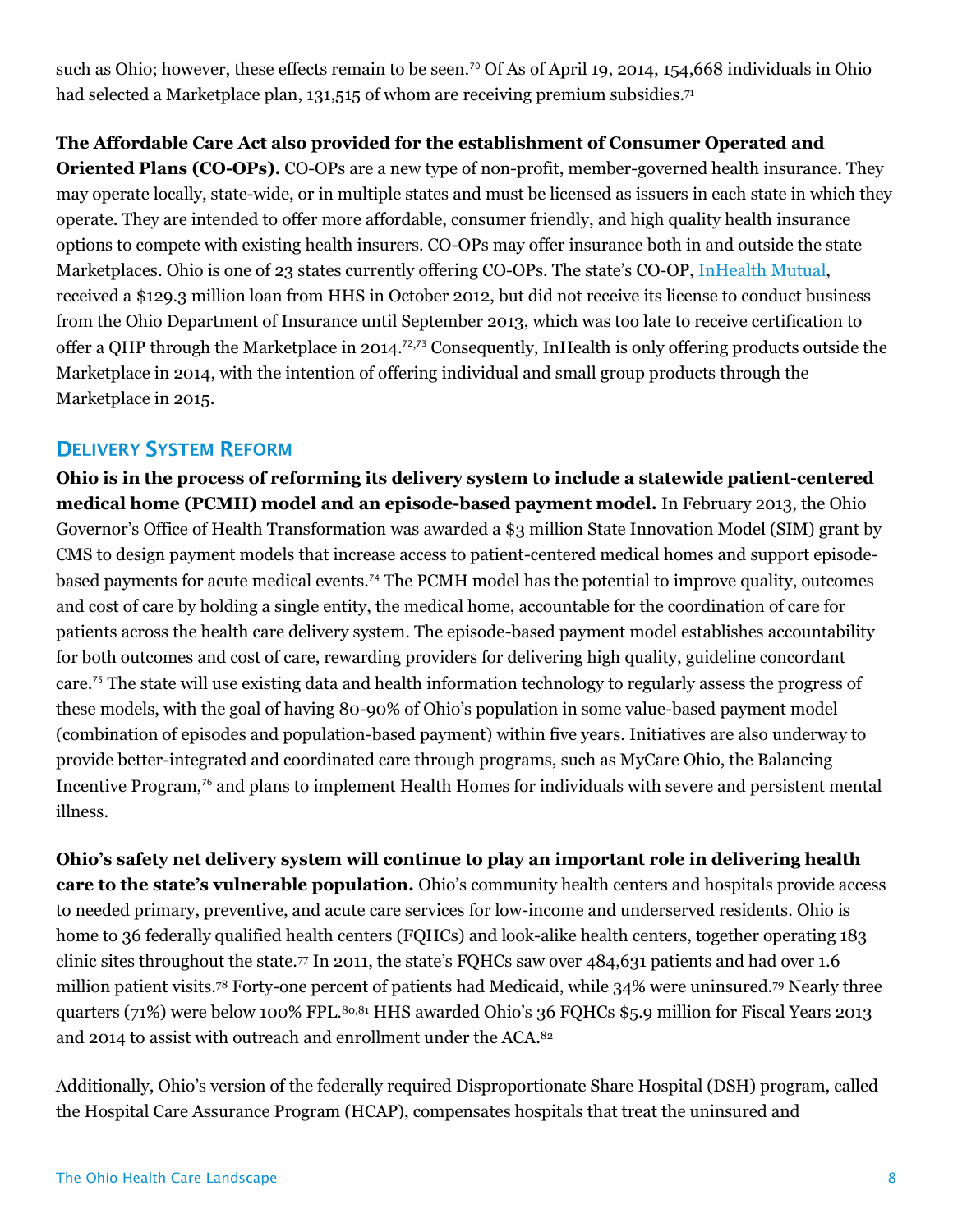underinsured.<sup>83</sup> These hospitals will receive an estimated of \$433 million in federal funds in fiscal year 2014, the eighth highest amount among all states.<sup>84</sup>

### **LOOKING AHEAD**

Home to more than 11 million residents, including nearly 1.5 million who are uninsured, Ohio stands to help many currently uninsured individuals gain health coverage by providing coverage options across the income spectrum for low and moderate-income people. While the majority of residents will continue to receive their health coverage through employer-sponsored coverage, almost all the uninsured in Ohio are eligible for some type of coverage under the ACA. The state's decision to expand Medicaid has the potential to cover an additional 500,000 Ohioans, and an additional 800,000 individuals are expected to enroll in the state's Federally Facilitated Marketplace. Still, the impact of the ACA will depend on take-up of coverage among the eligible uninsured. Outreach, enrollment, and education efforts at the state and local level are and will continue to be important to engaging individuals and helping them appropriately access and utilize care.

As the seventh most populous state, Ohio is a diverse testing ground for health care reform. Ohio is home to four major metropolitan areas, while over 20 percent of its population resides in the state's rural areas. Looking ahead, the Office of Health Transformation will lead activities to reform Ohio's health care system with ongoing efforts to modernize Medicaid, streamline operations, and implement payment reforms. These and other changes under the ACA will likely impact the health, health care access, and health utilization of Ohioans now and in the future.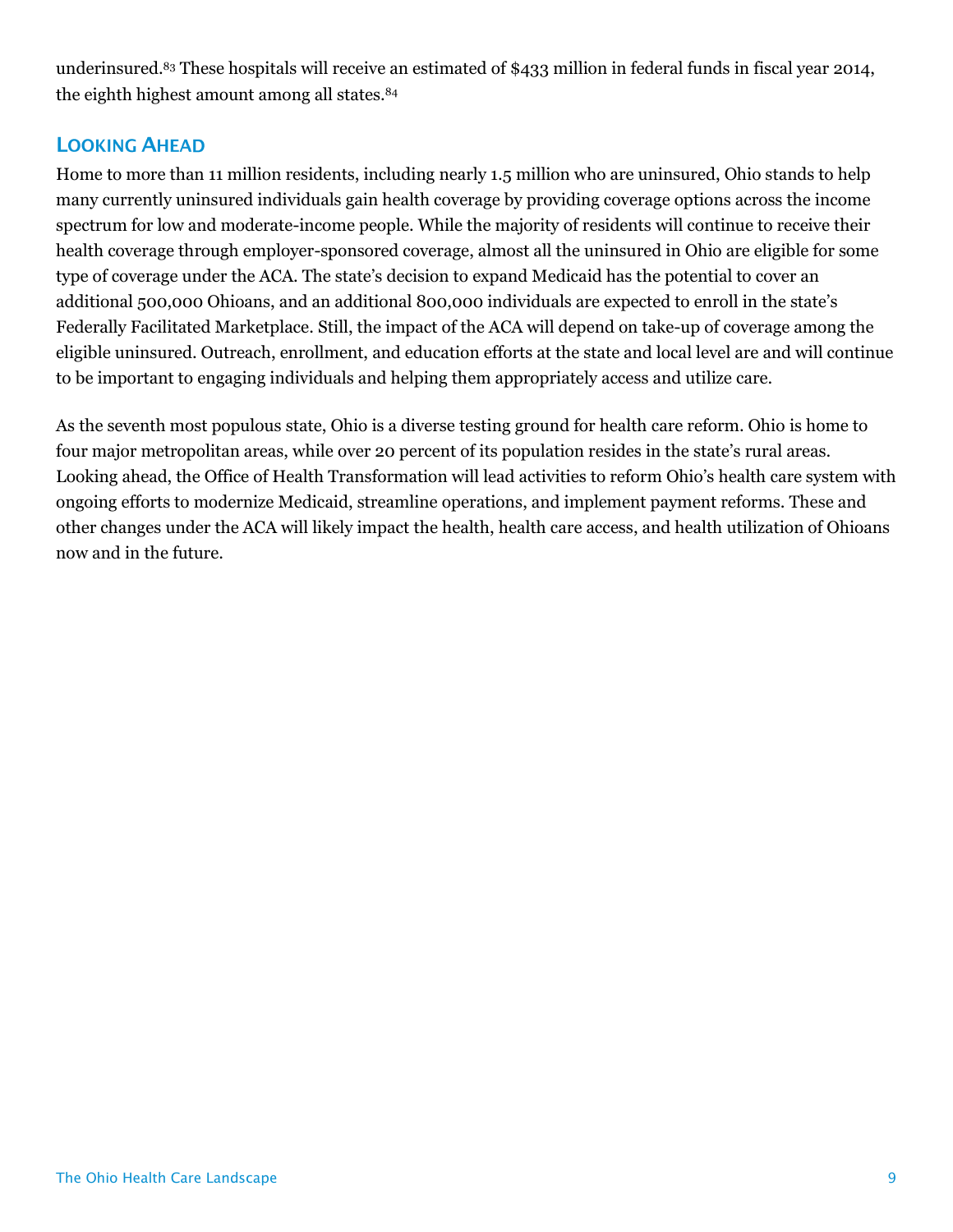### **APPENDIX**



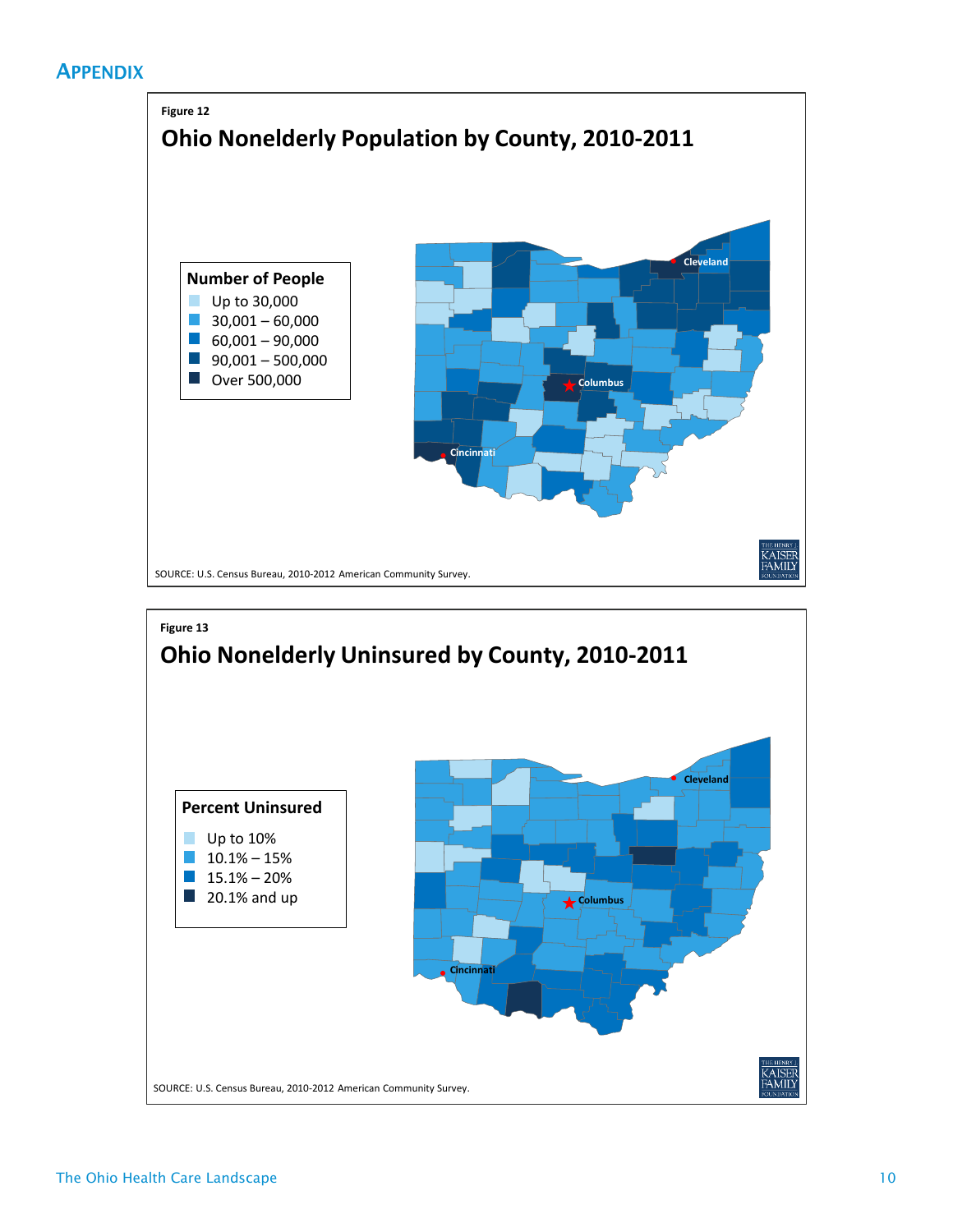### **ENDNOTES**

 $\overline{a}$ 

 $^1$  Urban Institute and Kaiser Commission on Medicaid and the Uninsured estimates based on the Census Bureau's March 2012 and 2013 Current Population Survey (CPS: Annual Social and Economic Supplements).

<sup>2</sup> World Atlas, *United States,* [http://www.worldatlas.com/aatlas/infopage/usabysiz.htm.](http://www.worldatlas.com/aatlas/infopage/usabysiz.htm)

<sup>3</sup> U.S. Department of Commerce, Economics, and Statistics Administration, *Census Regions and Divisions of the United States* (U.S. Census Bureau)[, http://www.census.gov/geo/maps-data/maps/pdfs/reference/us\\_regdiv.pdf.](http://www.census.gov/geo/maps-data/maps/pdfs/reference/us_regdiv.pdf)

<sup>4</sup> World Atlas, *Ohio: Geography*[, http://www.worldatlas.com/webimage/countrys/namerica/usstates/ohland.htm.](http://www.worldatlas.com/webimage/countrys/namerica/usstates/utland.htm) 

<sup>5</sup> Appalachian Regional Commission, *Counties in Appalachia*[, http://www.arc.gov/counties.](http://www.arc.gov/counties)

<sup>6</sup> USDA Economic Research Service, *State Fact Sheets: Ohio, 2013 Population* (June 4, 2014)[, http://www.ers.usda.gov/data](http://www.ers.usda.gov/data-products/state-fact-sheets/state-data.aspx?StateFIPS=49&StateName=Ohio#Pf669f4c9093d4b0a843889df2cf5c5a1_2_39iT0)[products/state-fact-sheets/state-data.aspx?StateFIPS=49&StateName=Ohio#Pf669f4c9093d4b0a843889df2cf5c5a1\\_2\\_39iT0](http://www.ers.usda.gov/data-products/state-fact-sheets/state-data.aspx?StateFIPS=49&StateName=Ohio#Pf669f4c9093d4b0a843889df2cf5c5a1_2_39iT0) and US Census Bureau, *2013 County Total Population Estimates*.

<sup>7</sup> Bureau of Labor Statistics, *Civilian Labor Force and Unemployment by State and Selected Area, Seasonally Adjusted* (July 18, 2014), <http://www.bls.gov/news.release/laus.t03.htm> and [http://data.bls.gov/cgi-bin/surveymost?BLS.](http://data.bls.gov/cgi-bin/surveymost?BLS)

<sup>8</sup> U.S. Department of Labor, Regional and State Employment and Unemployment (July 18, 2014) [http://www.bls.gov/news.release/laus.toc.htm.](http://www.bls.gov/news.release/laus.toc.htm)

<sup>9</sup> Urban Institute and Kaiser Commission on Medicaid and the Uninsured estimates based on the Census Bureau's March 2012 and 2013 Current Population Survey (CPS: Annual Social and Economic Supplements).

<sup>10</sup> Urban Institute and Kaiser Commission on Medicaid and the Uninsured estimates based on the Census Bureau's March 2012 and 2013 Current Population Survey (CPS: Annual Social and Economic Supplements).

<sup>11</sup> Urban Institute and Kaiser Commission on Medicaid and the Uninsured estimates based on the Census Bureau's March 2012 and 2013 Current Population Survey (CPS: Annual Social and Economic Supplements).

<sup>12</sup> Office of Budget and Management, News Release, July 2, 2014, available at: [http://obm.ohio.gov/Memos/doc/2014-07-](http://obm.ohio.gov/Memos/doc/2014-07-02_FY14_Year-end-Close_News-Release.pdf) [02\\_FY14\\_Year-end-Close\\_News-Release.pdf.](http://obm.ohio.gov/Memos/doc/2014-07-02_FY14_Year-end-Close_News-Release.pdf)

<sup>13</sup> Bureau of Economic Analysis, *Widespread Economic Growth in 2012* (June 6, 2013), [http://www.bea.gov/newsreleases/regional/gdp\\_state/gsp\\_newsrelease.htm](http://www.bea.gov/newsreleases/regional/gdp_state/gsp_newsrelease.htm) and Bureau of Economic Analysis, *Widespread But Slower Growth in 2013* (June 11, 2014)[, http://www.bea.gov/newsreleases/regional/gdp\\_state/gsp\\_newsrelease.htm.](http://www.bea.gov/newsreleases/regional/gdp_state/gsp_newsrelease.htm)

<sup>14</sup> Ibid.

<sup>15</sup> Bureau of Economic Analysis, *Gross Domestic Product by State 2012* (June 11, 2014).

<sup>16</sup> United Health Care Foundation. America's Health Rankings: State Ranking Overview (2013), [http://americashealthrankings.com/OH/2013.](http://americashealthrankings.com/OH/2013)

<sup>17</sup> Centers for Disease Control and Prevention, National Center for Health Statistics. Mortality – All County Micro-Data File, as compiled from data provided by the 57 vital statistics jurisdictions through the Vital Statistics Cooperative Program. Population counts are from the CDC WONDER Database, , [http://www.measureofamerica.org/maps/.](http://www.measureofamerica.org/maps/)

<sup>18</sup> In Ohio, 11.7% of adults have been diagnosed with diabetes in 2012, compared to a national average of 10.2% (KCMU analysis of the Center for Disease Control and Prevention (CDC)'s Behavioral Risk Factor Surveillance System (BRFSS) 2012 Survey Results).

<sup>19</sup> In 2012, 65.3% of Ohio adults were overweight or obese, compared to 63.4% of adults nationally (KCMU analysis of the Center for Disease Control and Prevention (CDC)'s Behavioral Risk Factor Surveillance System (BRFSS) 2012 Survey Results).

<sup>20</sup> In 2012, 23.3% of adults in Ohio smoked, compared to a national average of 18.8% (KCMU analysis of the Center for Disease Control and Prevention (CDC)'s Behavioral Risk Factor Surveillance System (BRFSS) 2012 Survey Results).

<sup>21</sup> Ohio's infant mortality rate for 2007-2009 was 7.7 deaths per 1,000 live births, compared to the national average of 6.6 deaths per 1,000 live births (Matthews, TJ, M.S., et. al. Infant Mortality Statistics from the 2009 Period Linked Birth/Infant Death Data Set. Division of Vital Statistics. National Vital Statistics Report, Vol 61, No. 8, January 24, 2013).

<sup>22</sup> United Health Care Foundation. America's Health Rankings: State Ranking Overview (2013), [http://americashealthrankings.com/OH/2013.](http://americashealthrankings.com/OH/2013)

<sup>23</sup> The 2009 incidence of invasive cancer in Ohio was 448 per 100,000 individuals, compared to the U.S. average of 459 per 100,000 individuals (U.S. Cancer Statistics Working Group. United States Cancer Statistics: 1999-2009 Incidence and Mortality Web-based Report. Atlanta (GA): Department of Health and Human Services, Centers for Disease Control and Prevention, and National Cancer Institute; 2013).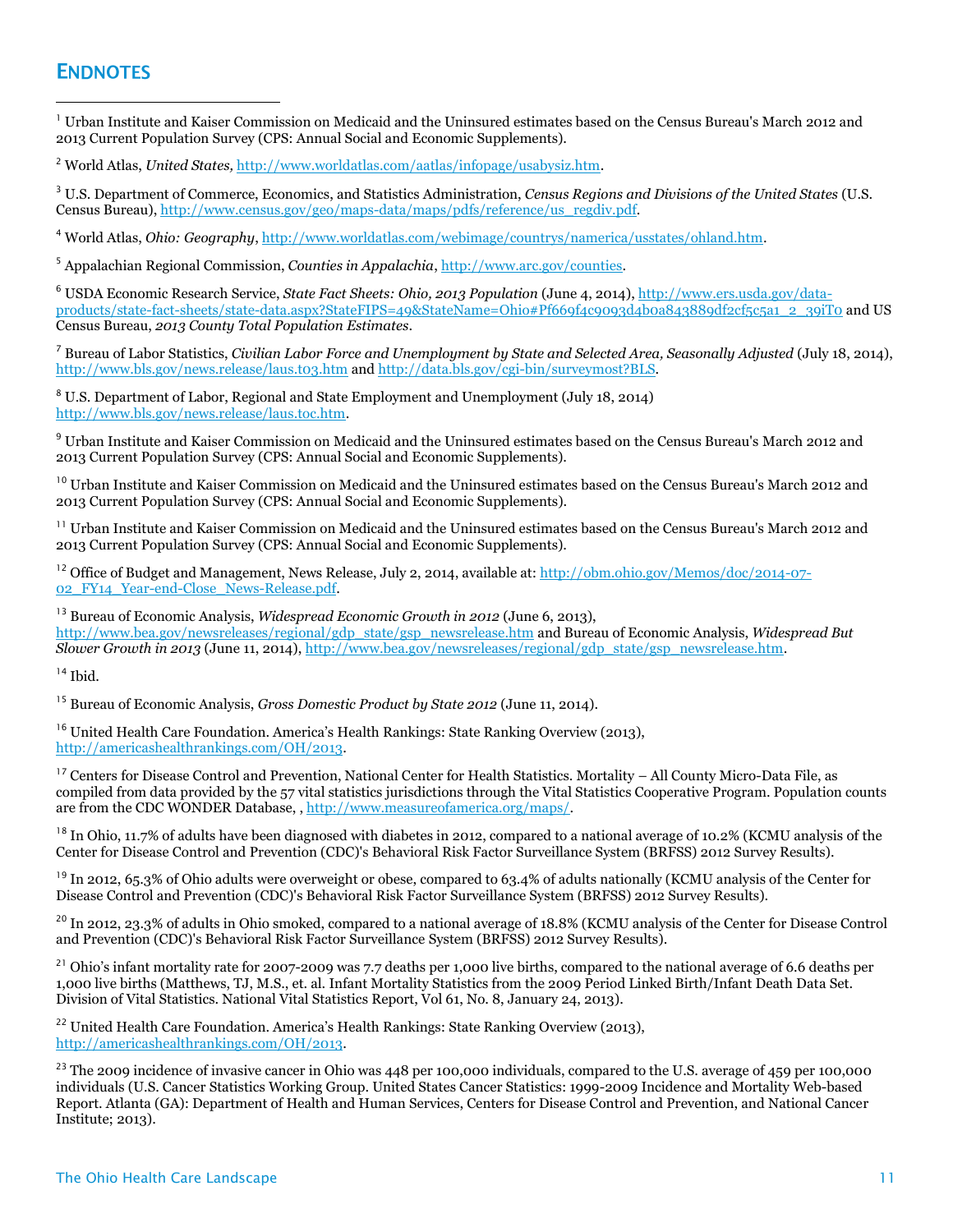<sup>24</sup> 2010 Behavioral Risk Factor Surveillance System (BRFSS).

 $25$  Ibid.

 $\overline{a}$ 

 $26$  Ibid.

 $27$ Ibid.

 $^{28}$  The infant mortality rate for Blacks from 2007-2009 was 14.5 deaths per 1,000 live births, compared to 6.3 deaths per 1,000 live births for Whites and 7.3 deaths per 1,000 live births for Hispanics (Matthews, TJ, M.S., et. al. Infant Mortality Statistics from the 2009 Period Linked Birth/Infant Death Data Set. Division of Vital Statistics. National Vital Statistics Report, Vol 61, No. 8, January 24, 2013).

<sup>29</sup> 2010 Behavioral Risk Factor Surveillance System (BRFSS).

<sup>30</sup> Health Policy Institute of Ohio, *Unhealthy Differences: Regional Health Disparities in Ohio* (October 2009), [http://a5e8c023c8899218225edfa4b02e4d9734e01a28.gripelements.com/pdf/policybrief\\_disparitiesregional.pdf.](http://a5e8c023c8899218225edfa4b02e4d9734e01a28.gripelements.com/pdf/policybrief_disparitiesregional.pdf)

<sup>31</sup> Health Policy Institute of Ohio, *Unhealthy Differences: Regional Health Disparities in Ohio* (October 2009), [http://a5e8c023c8899218225edfa4b02e4d9734e01a28.gripelements.com/pdf/policybrief\\_disparitiesregional.pdf.](http://a5e8c023c8899218225edfa4b02e4d9734e01a28.gripelements.com/pdf/policybrief_disparitiesregional.pdf) 

<sup>32</sup> Ohio Statewide Health Disparities Collaborative, [http://www.ohiohealthdisparitiescollaborative.org/.](http://www.ohiohealthdisparitiescollaborative.org/)

<sup>33</sup> The Ohio Commission on Minority Health, [http://mih.ohio.gov/.](http://mih.ohio.gov/) 

<sup>34</sup> Case Western Reserve University, *Center for Reducing Health Disparities*[, http://www.case.edu/med/ccrhd/.](http://www.case.edu/med/ccrhd/)

<sup>35</sup> March of Dimes Prematurity Research Center Ohio Collaborative[, http://prematurityresearch.org/ohiocollaborative/.](http://prematurityresearch.org/ohiocollaborative/)

<sup>36</sup> UI and KCMU estimates based on Census Bureau's March 2011 and 2012 Annual Social and Economic Supplements to the CPS.

<sup>37</sup> UI and Kaiser Commission on Medicaid and the Uninsured estimates based on the Census Bureau's March 2012 and 2013 Current Population Survey (CPS: Annual Social and Economic Supplements), available at: [http://kff.org/other/state-indicator/total](http://kff.org/other/state-indicator/total-population/)[population/.](http://kff.org/other/state-indicator/total-population/)

<sup>38</sup> UI and KCMU estimates based on Census Bureau's March 2011 and 2012 Annual Social and Economic Supplements to the CPS, available at: [http://kff.org/state-category/health-coverage-uninsured/.](http://kff.org/state-category/health-coverage-uninsured/)

<sup>39</sup> KCMU/Urban Institute estimates based on data from FY 2010 MSIS and CMS-64 reports, 2012.

<sup>40</sup> KCMU/Urban Institute estimates based on data from FY 2010 MSIS and CMS-64 reports, 2012.

<sup>41</sup> Federal Register, January 21, 2014 (Vol 79, No. 13), pp 3385-3388, [http://www.gpo.gov/fdsys/pkg/FR-2014-01-21/pdf/2014-](http://www.gpo.gov/fdsys/pkg/FR-2014-01-21/pdf/2014-00931.pdf) [00931.pdf.](http://www.gpo.gov/fdsys/pkg/FR-2014-01-21/pdf/2014-00931.pdf)

<sup>42</sup> Urban Institute estimates based on data from CMS (Form 64) (September 16, 2013).

<sup>43</sup> Kaiser Commission on Medicaid and the Uninsured estimates based on the NASBO November 2013 State Expenditure Report (actual data for SFY 2012).

<sup>44</sup> Ohio Department of Medicaid[, http://healthtransformation.ohio.gov/LinkClick.aspx?fileticket=dj6U-u4YCRE%3d&tabid=136.](http://healthtransformation.ohio.gov/LinkClick.aspx?fileticket=dj6U-u4YCRE%3d&tabid=136)

<sup>45</sup> Ohio Governor's Office of Health Transformation, *Transforming Ohio for Jobs + Growth: Fiscal Years 2014-2015 State Budget*, <http://www.healthtransformation.ohio.gov/LinkClick.aspx?fileticket=fq-wVCfLXak%3d&tabid=136>

<sup>46</sup> Medicaid Managed Care Enrollment Report, Centers for Medicare and Medicaid Services, U.S. Department of Health and Human Services, November 2012. Available at: [http://www.medicaid.gov/Medicaid-CHIP-Program-Information/By-Topics/Data-and-](http://www.medicaid.gov/Medicaid-CHIP-Program-Information/By-Topics/Data-and-Systems/Downloads/2011-Medicaid-MC-Enrollment-Report.pdf)[Systems/Downloads/2011-Medicaid-MC-Enrollment-Report.pdf.](http://www.medicaid.gov/Medicaid-CHIP-Program-Information/By-Topics/Data-and-Systems/Downloads/2011-Medicaid-MC-Enrollment-Report.pdf)

<sup>47</sup> Governor's Office of Health Transformation, Ohio Department of Medicaid, <http://www.healthtransformation.ohio.gov/LinkClick.aspx?fileticket=pLbDpxRNQl4%3d&tabid=145> and <http://www.healthtransformation.ohio.gov/LinkClick.aspx?fileticket=Aa0y9c6zC68%3d&tabid=84>

<sup>48</sup> Kaiser Commission on Medicaid and the Uninsured and Urban Institute estimates based on data from FY 2010 MSIS, 2013, [http://kff.org/medicaid/issue-brief/medicaids-role-for-dual-eligible-beneficiaries/.](http://kff.org/medicaid/issue-brief/medicaids-role-for-dual-eligible-beneficiaries/)

<sup>49</sup> Kaiser Commission on Medicaid and the Uninsured, State Demonstration Proposals to Integrate Care and Align Financing and/or Administration for Dual Eligible Beneficiaries (Kaiser Family Foundation, July 2014), [http://kff.org/medicaid/fact-sheet/state](http://kff.org/medicaid/fact-sheet/state-demonstration-proposals-to-integrate-care-and-align-financing-for-dual-eligible-beneficiaries/)[demonstration-proposals-to-integrate-care-and-align-financing-for-dual-eligible-beneficiaries/.](http://kff.org/medicaid/fact-sheet/state-demonstration-proposals-to-integrate-care-and-align-financing-for-dual-eligible-beneficiaries/) For more information, see: MaryBeth Musumeci, Financial and Administrative Alignment Demonstrations for Dual Eligible Beneficiaries Compared: States with Memoranda of Understanding Approved by CMS (Kaiser Family Foundation, July 2014), http://kff.org/medicaid/issue-brief/financial-alignmentdemonstrations-for-dual-eligible-beneficiaries-compared/.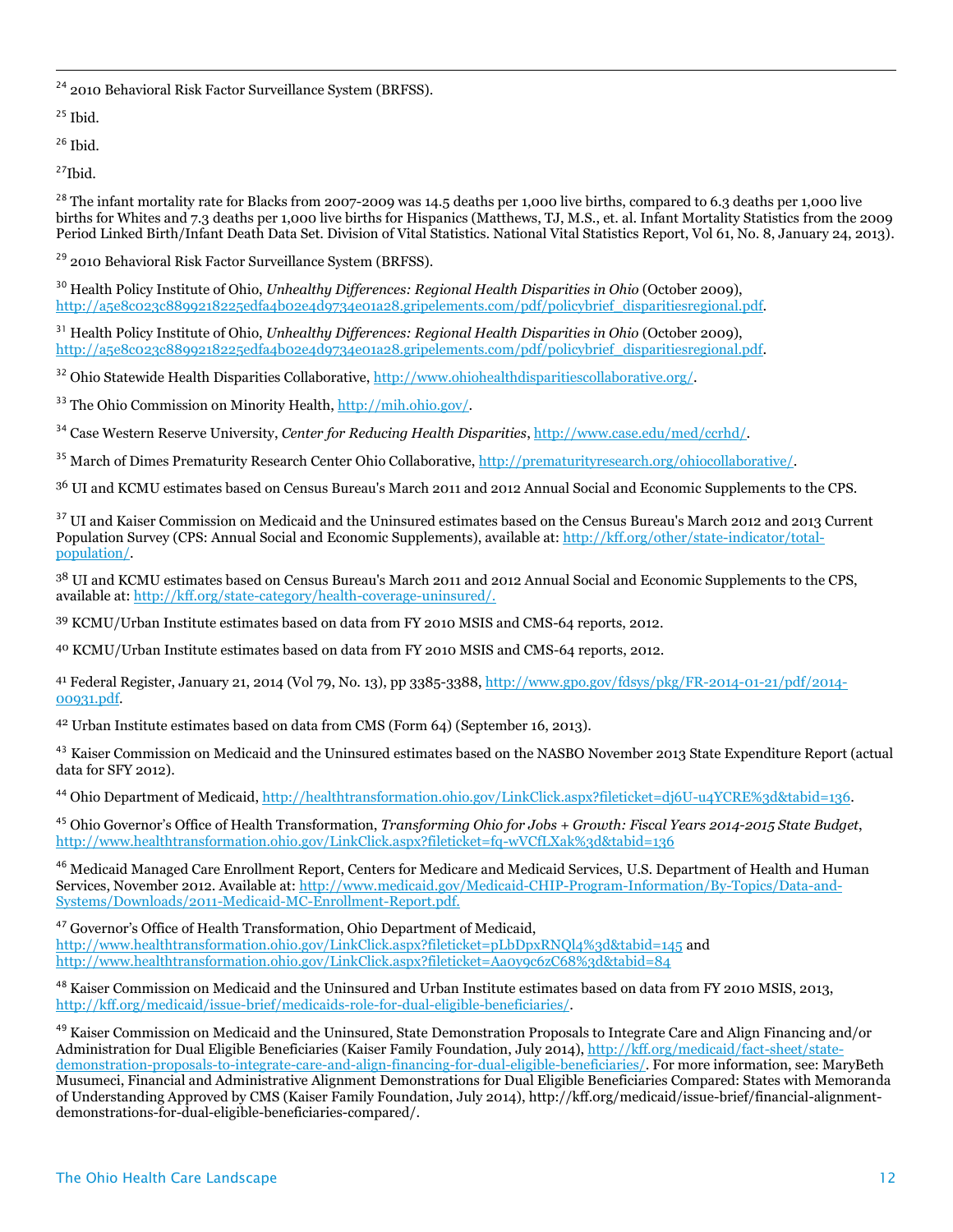<sup>50</sup> Ohio Department of Medicaid, "MyCare Ohio: Annual Report on Integrated Care Delivery System Evaluation," July 1, 2014, available at: http://medicaid.ohio.gov/Portals/0/For%20Ohioans/Programs/MyCareOhio/AnnualReport/MyCare-OhioAnnualReport-SFY2014.pdf.

 $^{\rm 51}$  Ibid.

 $\overline{a}$ 

<sup>52</sup> MaryBeth Musumeci, *A Guide to the Supreme Court's Affordable Care Act Decision* (Kaiser Family Foundation, June 2012), [http://kff.org/health-reform/issue-brief/a-guide-to-the-supreme-courts-affordable/.](http://kff.org/health-reform/issue-brief/a-guide-to-the-supreme-courts-affordable/)

<sup>53</sup> State Health Facts, Status of State Action on the Medicaid Expansion Decision, 2014 (March 26, 2014), [http://kff.org/health](http://kff.org/health-reform/state-indicator/state-activity-around-expanding-medicaid-under-the-affordable-care-act/)[reform/state-indicator/state-activity-around-expanding-medicaid-under-the-affordable-care-act/.](http://kff.org/health-reform/state-indicator/state-activity-around-expanding-medicaid-under-the-affordable-care-act/)

<sup>54</sup> KCMU analysis based on 2014 Medicaid eligibility levels and 2012-2013 CPS.

<sup>55</sup> CMS, *Ohio "MetroHealth Care Plus" Approval Letter* (February 5, 2013)[, http://www.medicaid.gov/Medicaid-CHIP-Program-](http://www.medicaid.gov/Medicaid-CHIP-Program-Information/By-Topics/Waivers/1115/downloads/oh/oh-metrohealth-care-plus-ca.pdf)[Information/By-Topics/Waivers/1115/downloads/oh/oh-metrohealth-care-plus-ca.pdf.](http://www.medicaid.gov/Medicaid-CHIP-Program-Information/By-Topics/Waivers/1115/downloads/oh/oh-metrohealth-care-plus-ca.pdf)

<sup>56</sup> Although originally scheduled to end December 31, 2013, MetroHealth Care Plus was extended through April 30, 2014 to smooth the transition of many former beneficiaries to Medicaid.

<sup>57</sup> The Ohio Controlling Board is a seven-member panel with authority to adjust spending appropriations and to authorize the spending of federal funds for the ACA Medicaid expansion, once the state's Medicaid agency had received approval from CMS of its state plan amendment to cover new eligibility groups.

<sup>58</sup> State ex rel. Cleveland Right to Life v. State of Ohio Controlling Bd., 138 Ohio St. 3d 57, 2013-Ohio-5632 (Dec. 20, 2013), available at [http://www.supremecourt.ohio.gov/rod/docs/pdf/0/2013/2013-Ohio-5632.pdf.](http://www.supremecourt.ohio.gov/rod/docs/pdf/0/2013/2013-Ohio-5632.pdf)

<sup>59</sup> Amy Rohling et al., "Expanding Medicaid in Ohio, Analysis of Likely Affects," The Urban Institute, February 2013, available at: <http://www.urban.org/uploadedpdf/412772-Expanding-Medicaid-in-Ohio-Report.pdf>

<sup>60</sup> Mercer, *Fiscal impact of the affordable Care Act on Medicaid Enrollment and Program Cost* (State of Ohio, Office of Medical Assistance, February 13, 2013), pages 58 and 60, [http://www.healthtransformation.ohio.gov/LinkClick.aspx?fileticket=WFcA5IZ](http://www.healthtransformation.ohio.gov/LinkClick.aspx?fileticket=WFcA5IZ-hak%3d&tabid=136)[hak%3d&tabid=136.](http://www.healthtransformation.ohio.gov/LinkClick.aspx?fileticket=WFcA5IZ-hak%3d&tabid=136)

<sup>61</sup> Ohio Department of Medicaid, *Caseload Report: June 2014* (July 10, 2014), [http://medicaid.ohio.gov/Portals/0/Resources/Reports/Caseload/2014/06-Caseload.pdf.](http://medicaid.ohio.gov/Portals/0/Resources/Reports/Caseload/2014/06-Caseload.pdf)

<sup>62</sup> Governor's Office of Health Transformation, "Medicaid Applications in Ohio Benefits," updated June 30, 2014, [http://www.healthtransformation.ohio.gov/LinkClick.aspx?fileticket=jrKOicOZiIg%3D&tabid=117.](http://www.healthtransformation.ohio.gov/LinkClick.aspx?fileticket=jrKOicOZiIg%3D&tabid=117)

 $63$  State Health Facts, "State Decisions for Creating Health Insurance Marketplaces, 2014" (May 28, 2013)[, http://kff.org/health](http://kff.org/health-reform/state-indicator/health-insurance-exchanges/)[reform/state-indicator/health-insurance-exchanges/.](http://kff.org/health-reform/state-indicator/health-insurance-exchanges/)

<sup>64</sup> John Kasich. "Ohio Says No to an Obamacare Health Exchange." November 16, 2012, [http://governor.ohio.gov/exchange.aspx.](http://governor.ohio.gov/exchange.aspx)

<sup>65</sup> State Health Facts, "State Decisions for Creating Health Insurance Marketplaces" (Kaiser Family Foundation, May 28, 2013), [http://kff.org/health-reform/state-indicator/health-insurance-exchanges/#note-2.](http://kff.org/health-reform/state-indicator/health-insurance-exchanges/#note-2)

<sup>66</sup> Letter from Lieutenant Governor Taylor to Gary Cohen (February 14, 2013), [http://www.cms.gov/cciio/index.html.](http://www.cms.gov/cciio/index.html)

<sup>67</sup> For a listing of participating health insurance companies, see: U.S. News & World Report, "Ohio Exchange Health Insurance Plans" (January 2, 2014), [http://health.usnews.com/health-insurance/ohio/marketplace-plans.](http://health.usnews.com/health-insurance/ohio/marketplace-plans)

 $68$  This is the monthly premium for a single, 40-year-old at 250% FPL. With premium tax credits, the monthly premium drops to \$193. To see how Ohio compares to other states, see: State Health Facts, " 2014 Monthly Premiums for a Single 40-Year-Old at 250 Percent of Poverty in a Major City in Each State" (Kaiser Family Foundation), [http://kff.org/other/state-indicator/2014-monthly-premiums-for-a](http://kff.org/other/state-indicator/2014-monthly-premiums-for-a-single-40-year-old-at-250-percent-of-poverty-in-a-major-city-in-each-state/)[single-40-year-old-at-250-percent-of-poverty-in-a-major-city-in-each-state/.](http://kff.org/other/state-indicator/2014-monthly-premiums-for-a-single-40-year-old-at-250-percent-of-poverty-in-a-major-city-in-each-state/)

<sup>69</sup> State Health Facts, *State-by-State Estimates of the Number of People Eligible for Premium Tax Credits Under the Affordable Care Act* (Kaiser Family Foundation, November 2013), [http://kff.org/report-section/state-by-state-estimates-of-the-number-of-people](http://kff.org/report-section/state-by-state-estimates-of-the-number-of-people-eligible-for-premium-tax-credits-under-the-affordable-care-act-table-1/)[eligible-for-premium-tax-credits-under-the-affordable-care-act-table-1/.](http://kff.org/report-section/state-by-state-estimates-of-the-number-of-people-eligible-for-premium-tax-credits-under-the-affordable-care-act-table-1/) 

<sup>70</sup> Larry Levitt and Gary Claxton, *The Potential Side Effects of Halbig* (Kaiser Family Foundation, July 31, 2014), [http://kff.org/health](http://kff.org/health-reform/perspective/the-potential-side-effects-of-halbig/)[reform/perspective/the-potential-side-effects-of-halbig/.](http://kff.org/health-reform/perspective/the-potential-side-effects-of-halbig/) 

<sup>71</sup> Office of the Assistant Secretary for Planning and Evaluation (ASPE), *Profiles of Affordable Care Act Coverage Expansion Enrollment For Medicaid/CHIP and the Health Insurance Marketplace, 10-1-13 to 3-31-14* (Department of Health and Human Services (HHS), May 1, 2014), [http://aspe.hhs.gov/health/reports/2014/MarketPlaceEnrollment/Apr2014/Marketplace\\_StateSum.cfm.](http://aspe.hhs.gov/health/reports/2014/MarketPlaceEnrollment/Apr2014/Marketplace_StateSum.cfm)

<sup>72</sup> The Center for Consumer Information & Insurance Oversight, *New Loan Program Helps Create Customer-Driven Non-Profit Insurers* (CMS, January 1, 2014), [http://www.cms.gov/CCIIO/Resources/Grants/new-loan-program.html.](http://www.cms.gov/CCIIO/Resources/Grants/new-loan-program.html)